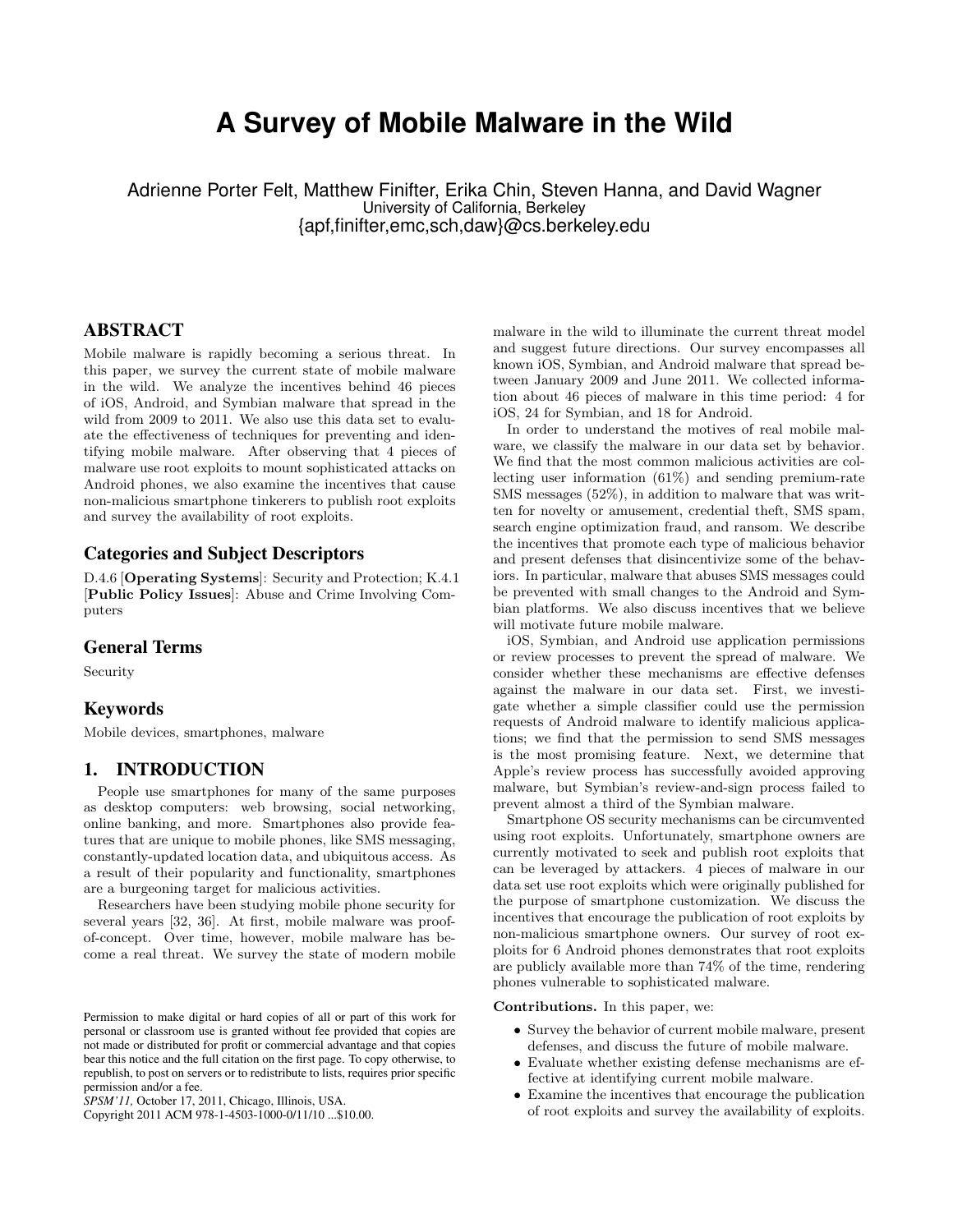## 2. THREAT MODEL

We present three types of threats posed by third-party smartphone applications and discuss the security measures that are intended to detect and prevent them.

#### 2.1 Threat Types

The mobile threat model includes three types of threats: malware, grayware, and personal spyware. We distinguish between the three based on their delivery method, legality, and notice to the user. This paper focuses specifically on malware; personal spyware and grayware use different attack vectors, have different motivations, and require different defense mechanisms.

Malware. Malware gains access to a device for the purpose of stealing data, damaging the device, or annoying the user, etc. The attacker defrauds the user into installing the malicious application or gains unauthorized remote access by taking advantage of a device vulnerability. Malware provides no legal notice to the affected user. This threat includes Trojans, worms, botnets, and viruses. Malware is illegal in many countries, including the United States, and the distribution of it may be punishable by jail time.

Personal Spyware. Spyware collects personal information such as location or text message history over a period of time. With personal spyware, the attacker has physical access to the device and installs the software without the user's knowledge. Personal spyware sends the victim's information to the person who installed the application onto the victim's device, rather than to the author of the application. For example, a person might install personal spyware onto a spouse's phone. It is legal to sell personal spyware in the U.S. because it does not defraud the purchaser (i.e., the attacker). Personal spyware is honest about its purpose to the person who purchases and installs the application. However, it may be illegal to install personal spyware on another person's smartphone without his or her authorization.

Grayware. Some legitimate applications collect user data for the purpose of marketing or user profiling. Grayware spies on users, but the companies that distribute grayware do not aim to harm users. Pieces of grayware provide real functionality and value to the users. The companies that distribute grayware may disclose their collection habits in their privacy policies, with varying degrees of clarity. Grayware sits at the edge of legality; its behavior may be legal or illegal depending on the jurisdiction of the complaint and the wording of its privacy policy. Unlike malware or personal spyware, illegal grayware is punished with corporate fines rather than personal sentences. Even when the activity of grayware is legal, users may object to the data collection if they discover it. Application markets may choose to remove or allow grayware when detected on a case-by-case basis.

#### 2.2 Security Measures

Smartphone operating system vendors use curated markets and/or application permissions to protect users. We focus on iOS, Android, and Symbian 9.x.<sup>1</sup>

Markets. Smartphone users are encouraged to download and purchase applications from centralized application markets. Apple, Google, and Nokia promote the use of centralized markets with decreasing strictness.

Apple iOS devices allow the user to install applications only from the Apple App Store [4], and applications in the App Store are reviewed by Apple for security. If iOS users want to install applications from other sources, then they must *jailbreak* their devices, which involves exploiting a vulnerability in iOS to gain superuser access. This process carries the risk of rendering the phone inoperable, and it voids the phone's warranty. Apple's review process is intended to prevent malware from being distributed through the App Store. Their review standards also disallow personal spyware, but an attacker with physical access to the victim's device could jailbreak the phone without the victim's knowledge to install personal spyware. The App Store is known to have included grayware [31, 24]; in some cases, the grayware has been removed from the App Store.

Android also provides users with an official application store, the Android Market [2]. Most Android phones allow users to also install applications from unofficial markets, although the user is warned that installing non-Market applications may expose the user to malware. Google does not review applications prior to listing them in the Android Market, although they may review some applications later. Personal spyware (e.g., GPS Spy Plus) and grayware are listed in the Android Market [25]. The Android security team has removed malware from the Android Market following user complaints, and they are able to remotely uninstall known malware from users' devices [17].

Nokia runs Ovi [5], which is currently the official Symbian application market. Like the Apple App Store, all applications are reviewed prior to being listed in Ovi. Symbian does not prevent or discourage users from installing applications from other sources. Several popular alternative markets are available, and they lack review processes. However, Symbian offers an application signing service that incorporates security reviewing. Only Symbian Signed applications are allowed to access dangerous privileges. All Symbian Signed applications must undergo an automated security review. Applications that use the most dangerous privileges are additionally reviewed by humans, and some number of other Symbian Signed applications are also human-reviewed. As a consequence of the signing process, many applications in third-party Symbian markets have undergone review.

Permissions. Smartphone operating systems may also protect users by requiring user consent before an application can access sensitive information or dangerous capabilities. User-approved permissions can alert users to the activities of grayware or malware, although malware may seek to circumvent permission systems. Permissions do not prevent the installation of personal spyware because the attacker can grant all necessary permissions during installation.

Android informs users of an application's desired permissions during installation. The Android permission system is extensive; user-approved install-time permissions control access to the phone's number, list of contacts, camera, Bluetooth, etc. The iOS permission system is much less comprehensive than the Android permission system, likely because Apple primarily relies on the App Store review process for security. iOS requires user approval only to access location and send notifications, and permission is requested at run-

 $^{\rm 1}{\rm We}$  limit our consideration of Symbian malware to Symbian 9.x. Earlier versions of the Symbian OS do not have all of the security measures discussed in this paper.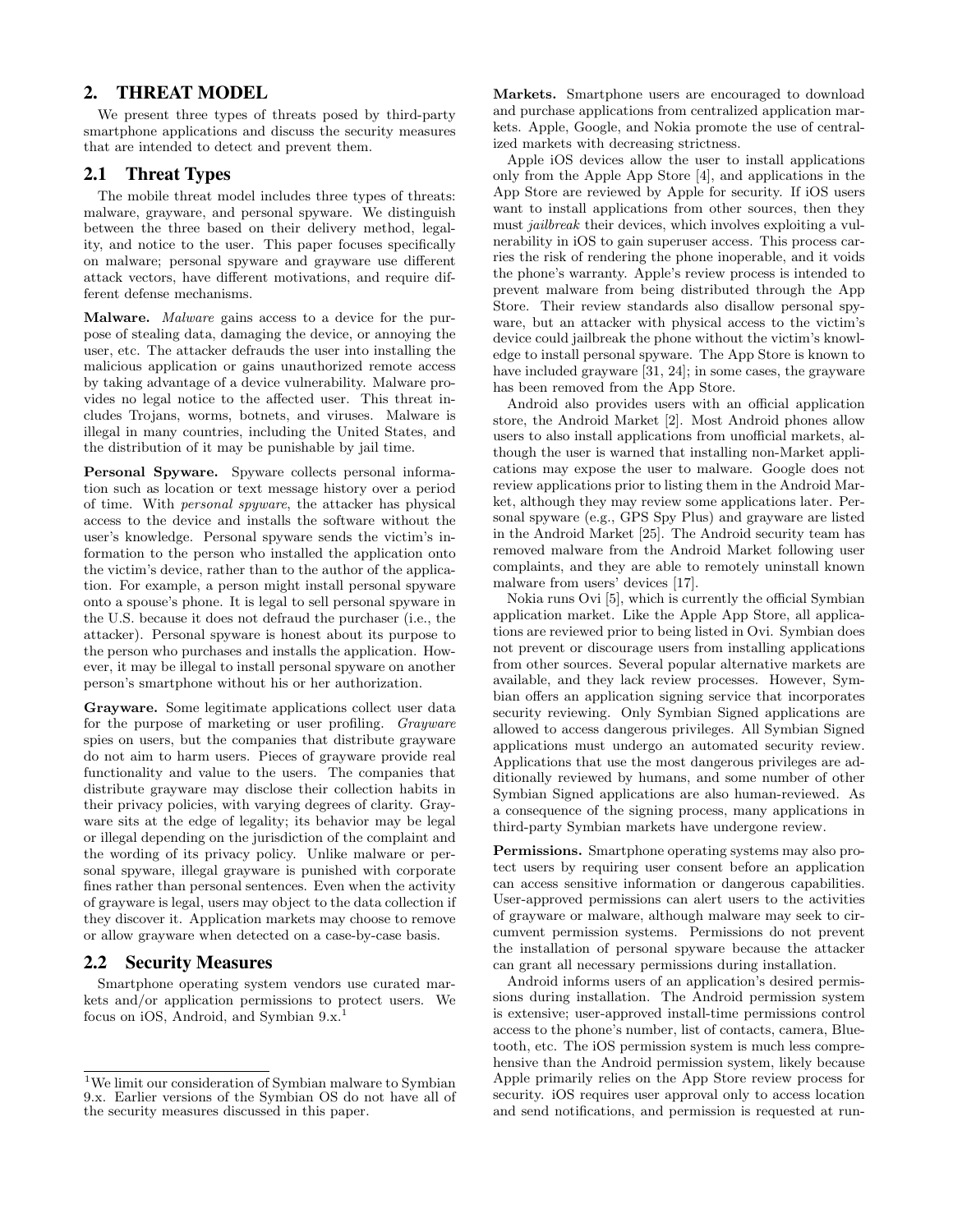time rather than during installation. Symbian prompts users to grant permissions during the installation of applications that have not been Symbian Signed. Symbian's user-granted permissions permit access to only a few privileges, like connecting to the network or a Bluetooth device; the remainder are off-limits. Symbian Signed applications automatically receive all requested privileges without user approval.

#### 3. MOBILE MALWARE DATA SET

This paper surveys known iOS, Symbian, and Android malware, using information collected from public anti-virus databases. We identified 46 pieces of mobile malware from January 2009 to June 2011. In this section, we describe our survey methodology and the data set's characteristics.

#### 3.1 Collection Methodology

To find information about known mobile malware, we combed the public databases of anti-virus companies (e.g., Symantec, F-Secure, Fortiguard, Lookout, and Panda Security) and news releases to find mentions of malware. The existence of each piece of malware is confirmed by at least two anti-virus vendors, and we compared malware reports to identify cases where researchers had used different names for the same piece of malware. We also coalesced variants of the same family of malware into one listing for the family.

Our goal was to collect statistics about malware in the wild so that we could  $(1)$  understand their underlying motivations and (2) evaluate how well current malware defense mechanisms protect users. To this end, we omitted personal spyware and grayware from consideration. We also omitted researchers' proofs of concept because they do not represent the current state of real malware.

#### 3.2 Data Set

We identified 46 pieces of iOS, Symbian 9.x, and Android malware that were detected in the wild between January 2009 and June 2011. This data is available at http: //www.cs.berkeley.edu/~daw/malware.html (summary in Appendix A). In this data set, 4 target iOS, 24 target Symbian 9.x, and 18 target Android. Notably, almost all of the Android malware is from 2011, and all of the iOS malware appeared within a single month in 2009. Figure 1 shows a timeline of when each piece of malware became known.

## 4. INCENTIVES

We discuss current and future incentives for writing mobile malware. To understand current incentives, we present the motivations that we believe are behind the malware in our data set. Our predictions for future mobile malware are based on trends in desktop malware [15], combined with characteristics of mobile platforms.

#### 4.1 Current Incentives

We categorize known iOS, Symbian, and Android malware by the motivations indicated by their behavior. Table 1 shows an overview of the behavioral classification. These counts represent a lower bound because many pieces of malware support the ability to load additional code from the Internet, and it is possible that anti-virus reports were incomplete. Also, not all malware performs all of its supported operations on every infection; 15 of the 46 pieces of malware change their behavior based on commands received from command-and-control servers.

| Exfiltrates user information | 28 |
|------------------------------|----|
| Premium calls or SMS         | 24 |
| Sends SMS advertisement spam | 8  |
| Novelty and amusement        | 6  |
| Exfiltrates user credentials | 4  |
| Search engine optimization   | 1  |
| Ransom                       | 1. |

Table 1: We classify 46 pieces of malware by behavior. Some samples exhibit more than one behavior, and every piece of malware exhibits at least one.

#### *4.1.1 Novelty and Amusement*

Some malware causes mischief or damage in a way that appears to be intended to amuse the author. For example, Ikee.A [48] changed the wallpaper of infected iPhone devices, and Smspacem [58] sent anti-religion text messages from Android phones. 6 of the 46 pieces of malware fall into this category and no other. Early desktop malware was similarly motivated by humor, bragging rights, or purposeless destruction. As mobile platforms mature, we expect that amusement-driven mobile malware will decrease in number and become overshadowed by profit-driven malware.

#### *4.1.2 Selling User Information*

Mobile operating system APIs provide applications with large amounts of information about users. Applications can query mobile APIs for the user's location, list of contacts, browser and download history, list of installed applications, and IMEI (the unique device identifier). 28 pieces of recent mobile malware have collected and exfiltrated one or more of these items. Although we cannot know for sure why malware collects this information, we hypothesize that this data is being sold by malware distributors for financial gain.

Advertising or marketing companies might be willing to purchase users' locations, browsing histories, and lists of installed applications to improve behavioral profiling and product targeting. However, advertising libraries in legitimate applications already routinely collect user location, and web-based advertisements already track browsing habits. Legitimate applications with advertising libraries can expect to earn between \$1.90 and \$9.50 per user per month, which includes both the value of collecting user location data and displaying advertisements [44]. This provides an upper bound on one measure of the value of user profiling data.

Consumer IMEIs have value to black market phone vendors. When a phone is reported stolen, its IMEI is blacklisted, which prevents it from connecting to cellular networks. This is supposed to render stolen phones useless. In practice, thieves can alter phone IMEIs to replace blacklisted IMEIs with valid IMEIs [35]. This motivates a market for valid consumer IMEIs. However, many legitimate applications and advertising libraries already collect IMEIs [25]. This large supply of IMEIs likely means that the IMEIdriven revenue per user infection is quite low.

Malware distributors also might sell users' contact lists. A user's contact list includes contacts' names, phone numbers, and e-mail addresses. This contact information could be sold to scammers, spammers, or phishers. As of 2008, email addresses were worth between \$0.33/MB and \$40/MB on the black market [41].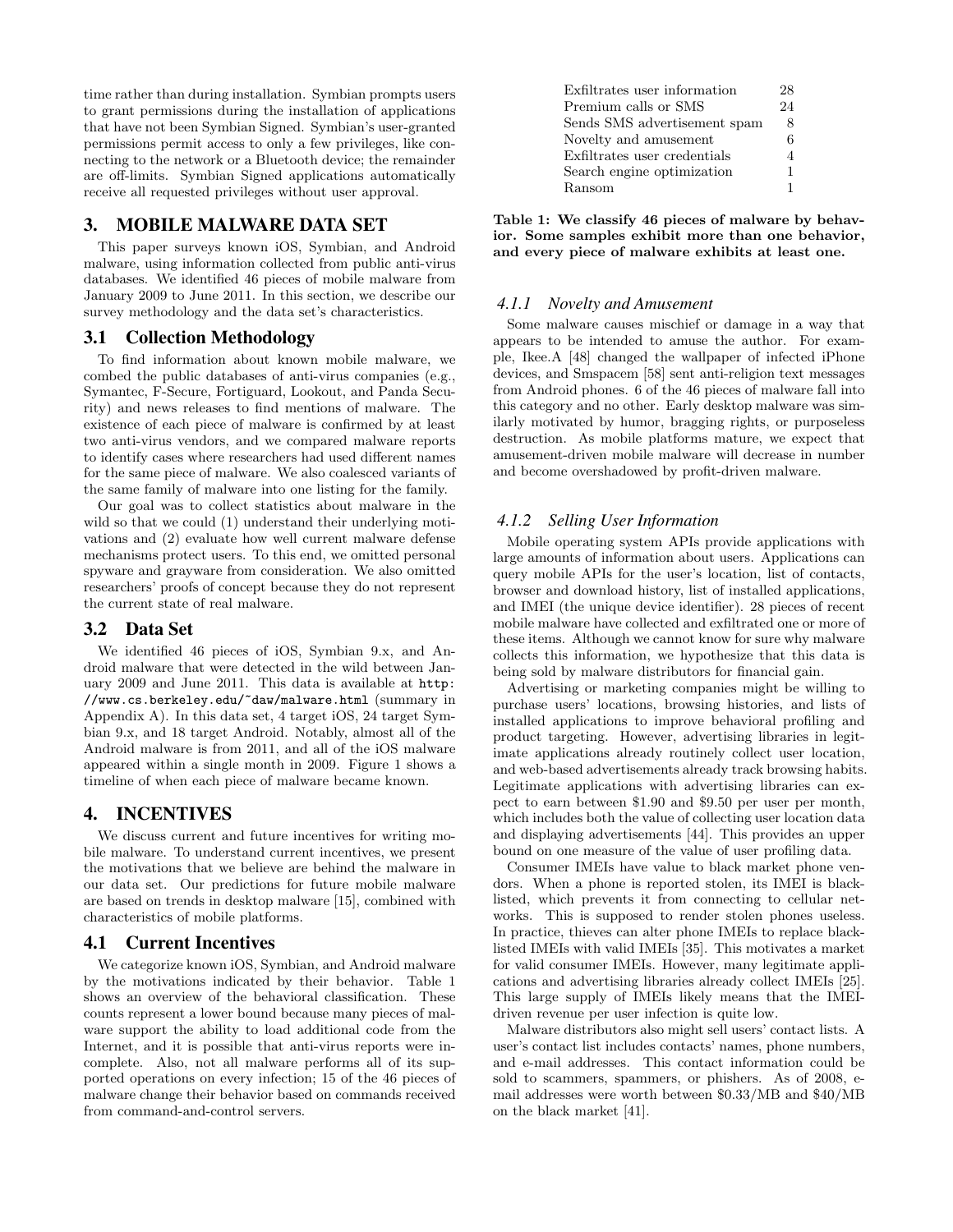

1/1/09 3/17/09 5/31/09 8/14/09 10/28/09 1/11/10 3/27/10 6/10/10 8/24/10 11/7/10 1/21/11 4/6/11 6/20/11

 $\triangle$  Android  $\Box$  iOS  $\triangle$  Symbian 9.x

Figure 1: A timeline of when the 46 pieces of malware in our data set were detected by malware researchers.

In addition to the platform API, mobile phones also store application-specific data. Malware could search through available documents to glean more facts about users. This is difficult on iOS, where application data is tightly segregated. However, Android and Symbian applications can read some of each others' data if given the correct permissions. We have not yet observed inter-application data theft in the wild, likely because it is difficult to find information of interest in other applications' data stores.

Defense. To address IMEI theft, mobile operating systems could provide applications with an alternate, globally-unique device ID. As far as we are aware, the only legitimate reason for an application to request an IMEI is to uniquely identify a user in a database, which can be accomplished with a substitute ID. Unfortunately, the same tactic cannot be applied to other types of data; non-malicious applications often require direct access to location, contact lists, etc. However, inter-application data theft in Android and Symbian could be prevented by further restricting the rights of Android and Symbian applications to read other applications' data.

#### *4.1.3 Stealing User Credentials*

People use smartphones for shopping, banking, e-mail, and other activities that require passwords and payment information. Banks rely on cell phones for two-factor authentication. Users may also save authentication and payment credentials in text documents on their phones (for example, to use the phone as a mobile password manager). This makes cell phones a target for credential theft. As of 2008, bank account credentials, credit card numbers, and e-mail account passwords were worth \$10 to \$1, 000, \$.10 to \$25, and \$4 to \$30, respectively, on the black market [41]. Credentials could be used directly by malware authors for greater financial gain, but financial fraud can be difficult to perpetrate and requires specialization [41].

Three pieces of malware in our data set target user credentials by intercepting SMS messages to capture bank account credentials. Notably, Spitmo [59] and ZeusMitmo [11] work in conjunction with desktop malware to mount sophisticated attacks against two-factor authentication. The desktop component phishes the user and tricks the user into also installing the smartphone malware. This indicates that criminals are beginning to use mobile malware to circumvent the added security of two-factor authentication. A fourth piece of malware launches a phishing attack on the phone. Phishing attacks can be more convincing on phones than in a desktop browser [46, 13, 29], and we expect to see more phishing attacks from mobile malware in the future. User credentials could also be captured by keylogging or scanning documents, although we have not yet seen evidence of these attack vectors in the wild.

Defense. Phishing is a difficult, unsolved problem, and two-factor authentication is proving insufficient to defend against the most sophisticated attacks. However, credential theft via document searching in Android or Symbian could be prevented by strengthening application isolation mechanisms. We believe that mobile credential theft will increase in the future and is a promising area of security research.

#### *4.1.4 Premium-Rate Calls And SMS*

Legitimate premium-rate phone calls and SMS messages deliver valuable content, such as stock quotes, technical support, or adult services. The cost of a premium-rate call or SMS is charged to the sender's phone bill. Premiumrate calls can cost several dollars per minute, and premiumrate SMS messages can cost several dollars per message. Premium-rate calls were abused by desktop malware for financial gain in the 1990s and early 2000s, when computers were connected to dial-up modems. Premium-rate SMS messages are stealthier than premium-rate calls because calls tie up the phone line. In Android and Symbian, malware can completely hide premium-rate SMS messages from the user. Premium-rate SMS attacks could feasibly go unnoticed until the user's next phone bill.

24 of the 46 pieces of recent mobile malware send premiumrate SMS messages. For example, an application purporting to be a Russian adult video player sent premium-rate SMS to an adult service [39]. Another piece of malware, Geinimi, was set up to send premium SMS messages to numbers specified by remote commands [57]. 2 of the 46 malicious applications place premium-rate phone calls. Each of these pieces of malware targets either Android or Symbian devices.

Defense. This popular and lucrative incentive for mobile malware could be completely removed by requiring user confirmation for premium-rate SMS messages. iOS already requires user confirmation for all SMS messages, but Android and Symbian do not; this difference could be partially responsible for the comparative lack of iOS malware. Phones can identify outgoing premium-rate SMS messages using the prefix or length of the number. We propose that the OS prompt the user to approve each premium-rate message.

We expect the impact on Android and Symbian applications would be low, as this is already a requirement in iOS. To evaluate the impact of requiring user approval for sending premium-rate SMS messages, we consider 956 non-malicious Android 2.2 applications.<sup>2</sup> 39 of the 956 applications request the ability to send SMS messages. We determined through manual review of the applications that 6 are de-

 $2$ Our data set consists of the 756 most popular free applications, 100 most popular paid applications, and 100 most recently uploaded applications from the Android Market.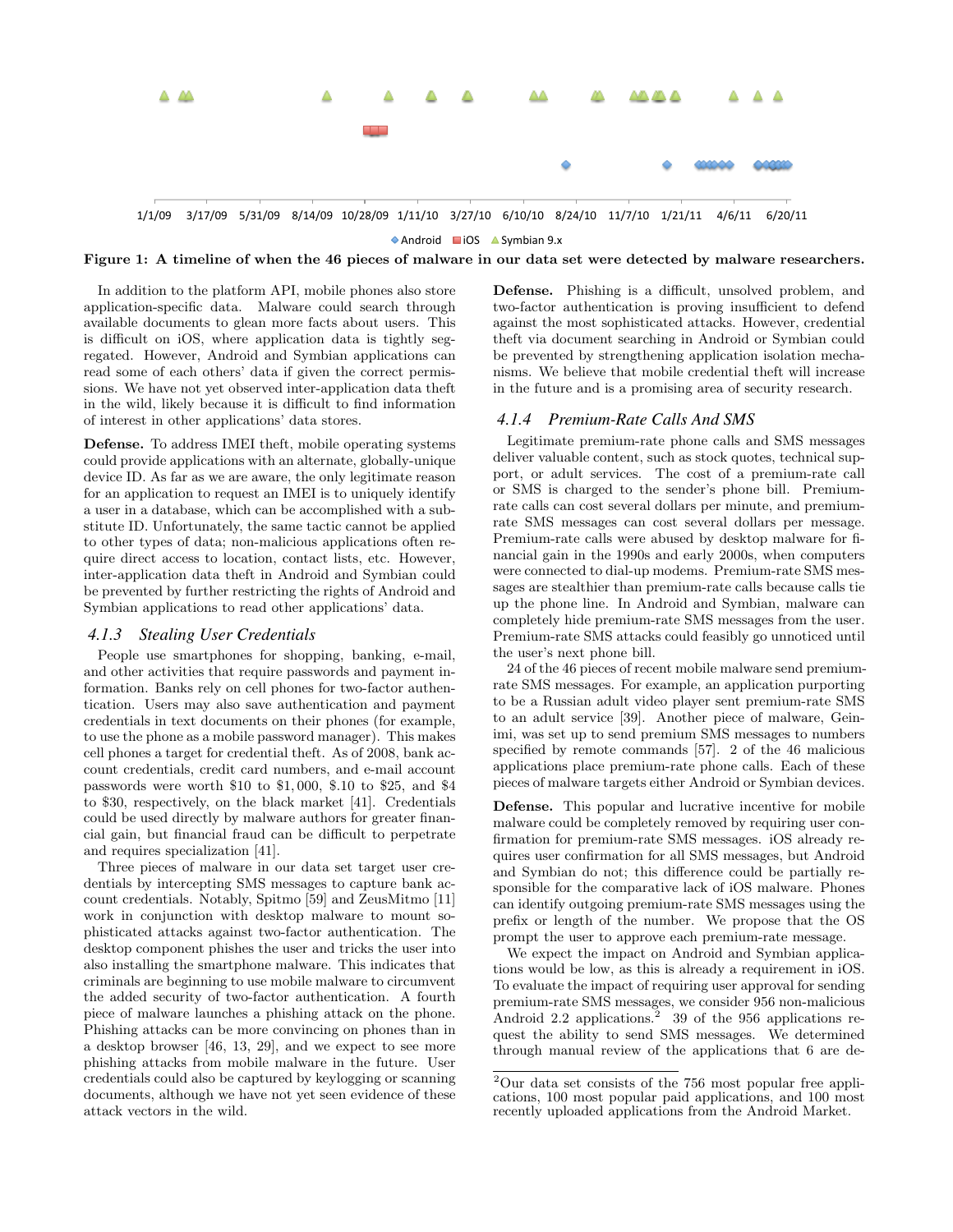signed to send premium-rate SMS messages, and only if the user manually enters a premium-rate number into the application. Only 0.6% of applications would ever generate premium-rate prompts, and each would do so infrequently. None of the applications would break if the user were required to approve premium-rate SMS messages.

## *4.1.5 SMS Spam*

SMS spam is used for commercial advertising and spreading phishing links. Commercial spammers are incentivized to use malware to send SMS spam because sending SMS spam is illegal in most countries. Sending spam from a compromised machine reduces the risk to the spammer because it obscures the provenance of the spam. As we observed in Section 4.1.4, it is possible to stealthily send SMS spam on Android and Symbian devices. Users might not notice the outgoing SMS messages until their monthly phone bills arrive. Even then, users with unlimited SMS messaging plans may never notice the extra SMS messages. Furthermore, the use of SMS may lend more authenticity to spam than e-mail because phone contacts are often more intimately acquainted than e-mail contacts. 8 of the malicious Symbian and Android applications send SMS spam.

Defense. In iOS, an application that wants to send SMS messages has two options: (1) provide the built-in SMS messaging application with the appropriate parameters, or (2) embed an OS-provided UI element that displays the contents of the SMS message. Either way, the operating system ensures that the user has seen and approved the SMS message before it is sent. All SMS spam in Android and Symbian could be prevented by similarly not allowing applications to directly send SMS messages. Instead, applications should leverage the built-in SMS messaging application when possible. Applications that truly need to send SMS messages without an OS intermediary could be accommodated with a special platform setting that gives the application this right, after displaying a warning to the user (similar to how alternate input methods are approved in Android). The prompts for premium-rate SMS messages proposed in Section 4.1.4 should still be shown when the aforementioned special setting is toggled, although they would not be necessary for messages sent through the built-in SMS messenger.

We consider how this change would affect Android applications that request the ability to directly send SMS messages. 39 of the 956 applications in our set of non-malicious applications request this permission. Our manual review found that 23 of those applications could easily be rewritten to use the existing built-in Android SMS messaging application, without loss of functionality. Furthermore, 8 more applications already use the built-in SMS messenger despite requesting the SEND\_SMS permission; the permission could be removed from the applications without any negative effect. The remaining 8 applications legitimately need to send SMS messages without going through an intermediary. 7 of these 8 applications are meant to be alternatives to the built-in SMS messenger, and 1 silently sends SMS messages with location coordinates when a phone is missing. It would be reasonable for a user to be expected to toggle a special setting to enable this behavior. Since only 0.8% of the 956 applications would ask the user to toggle the setting, users would not be bombarded by the requirement.

#### *4.1.6 Search Engine Optimization*

Many web sites rely on search engines for traffic, which makes web site owners desire high visibility in search engine results. Search engines rank web sites according to how relevant each web site is to a given search term. An engine's perception of relevance is influenced by the rate at which users click on the web sites returned for a search term. A web site will rise in the results for a search term if many people search for that term and then click on that web site.

Malware can be employed to improve a web site's ranking in search engine results. This type of malware sends web requests to the search engine for the target search term. The malware then fraudulently "clicks" on the search result that corresponds to the target web site. As a result, the web site's rank for that search term will increase. The value of fraudulent search engine optimization depends on how well the target site can capitalize on its increased visibility, but search engine optimization is a large and lucrative market. One recent Android Trojan, ADRD/HongTouTou, performs search engine optimization. ADRD was built to boost the Baidu search result ranking of a Chinese web site [54]. Desktop malware has also been known to fraudulently perform search engine optimization.

Defense. A potential solution is for mobile operating systems to add metadata to each web request that identifies the application that initiated the request. This would help web sites blacklist requests from applications that are known to perform click fraud. The identifying information could be added, for example, as a header. It would be similar to a user-agent string that applications could not change. However, this might have privacy implications for users.

#### *4.1.7 Ransom*

Malware can be a tool for blackmail. For example, the desktop Trojan Kenzero stole the user's browser history, published it publicly on the Internet alongside the person's name, and then demanded 1500 yen to take down the person's browser history [38]. There has not yet been any mobile malware that seriously threatens or publicly embarrasses the user for profit, but one piece of mobile malware has sought a ransom. A Dutch worm locked iPhone screens and demanded 5 euros to unlock the screens of infected phones [18]. At least two other pieces of mobile malware read the user's browser history and bookmarks, but they have not attempted to use that information for blackmail. Mobile phones do not offer any technical advantages over desktop computers to criminals seeking to ransom users. However, users' behavior might differ between mobile phones and desktops in a way that makes one platform a more valuable ransom target than the other.

#### 4.2 Future Incentives

In this section, we discuss incentives that we predict will motivate future mobile malware. Mobile malware has not yet exhibited evidence of these motivations in the wild.

#### *4.2.1 Advertising Click Fraud*

Advertisers pay advertising networks when users view or click on advertisements. In turn, advertising networks pay the web sites that host advertisements. Networks may also be chained in a series, with each network relaying the advertisement and paying the next one in the series. Unscrupulous web sites and advertising networks defraud advertisers and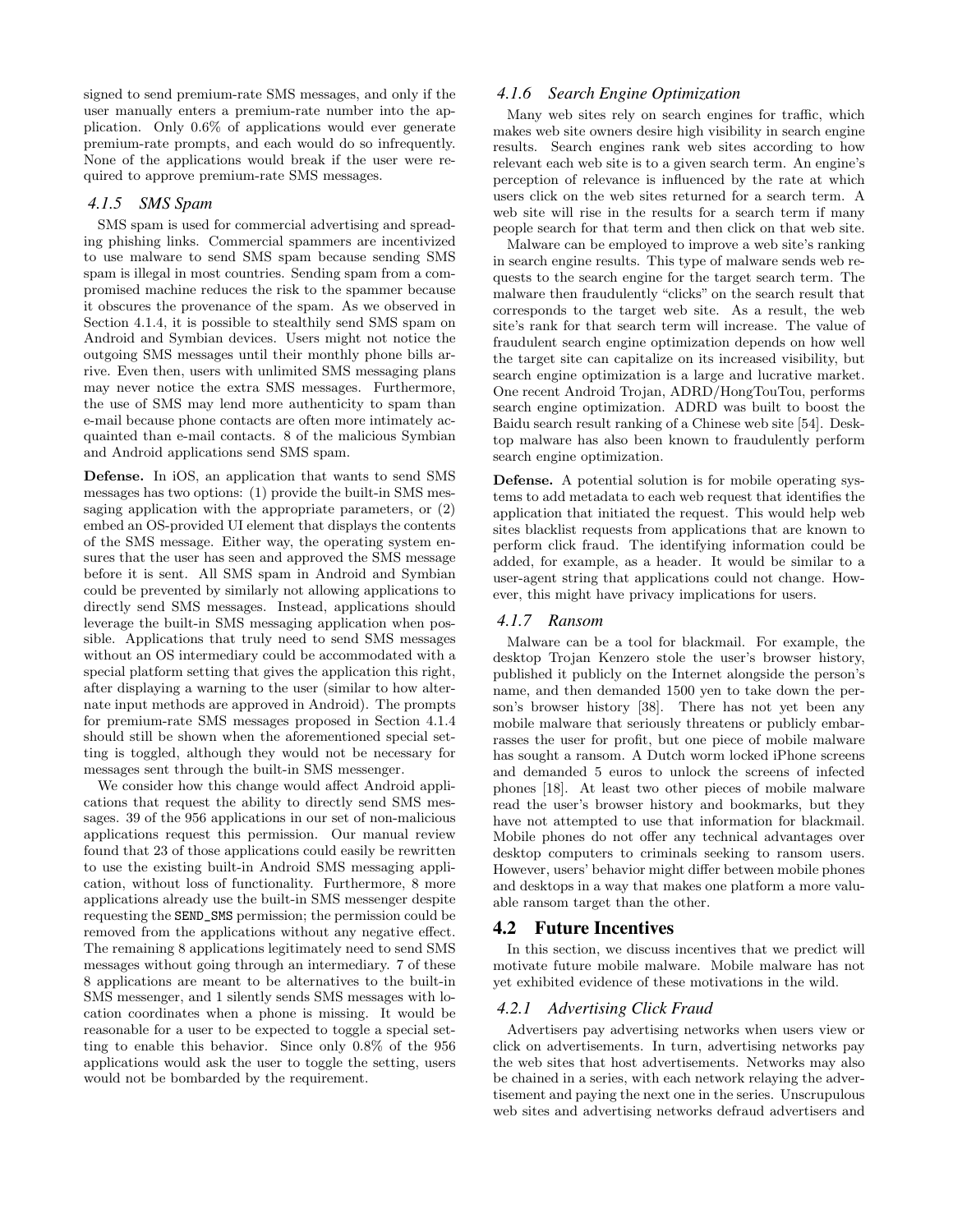non-malicious networks by using desktop malware to load and click on advertisements [43, 22]. If undetected, click fraud generates a few cents (or even dollars) per instance of fraud. The attacker will directly benefit from the fraud by receiving some portion of the fraudulent payment. An attacker might also launch a click fraud attack on advertising competitors. This depletes the competitors' advertisement budgets, resulting in more legitimate traffic to the attacker's ads. Furthermore, competitors may lower their advertising bids after seeing a lower return on investment, causing the cost of advertisements to go down [21].

Advertising click fraud is very similar to search engine optimization fraud (Section 4.1.6). Although we are not aware of any mobile malware in the wild that performs advertising click fraud, we expect to see it soon.

Defense. Like search engine optimization fraud, advertising click fraud could be mitigated by attaching information to HTTP(S) requests that identifies the requesting application.

#### *4.2.2 Invasive Advertising*

Many legitimate applications use advertisements to earn money while providing the application to users for free. However, malicious applications can take advertising a step further with invasive advertising practices. Rather than placing advertisements alongside legitimate application content, malicious adware will display advertisements when the user is interacting with other applications. This could significantly interfere with a user's experience with other applications.

There are two main reasons for an attacker to display advertisements with malware. First, the attacker may want to advertise goods or services that are illegal or of a nature that legitimate advertising companies prohibit (e.g., pornography, gambling, endangered species products [1, 3]). An attacker might do this to advertise his own products or to create a black market advertising network for affiliates' products. Second, the attacker may simply want to collect revenue from displaying legitimate advertisements. The attacker may be able to generate more revenue with invasive advertising practices by displaying advertisements to users more often or in such a way that users accidentally click on them. This is not considered click fraud because it capitalizes on users' legitimate (albeit accidental) clicks instead of automated clicks. However, these invasive advertising practices are against legitimate networks' terms of service.

We were unable to determine whether any pieces of malware in our data set display invasive advertisements. Nearly all of the malware in our data set makes HTTP requests, but anti-virus reports did not include enough information to determine the nature of those web requests. However, adware exists for desktop machines, and we expect to see it in mobile applications as well.

#### *4.2.3 In-Application Billing Fraud*

Android and iOS support in-application billing, which allows a user to purchase a virtual item from an application using the payment account associated with the Android Market or Apple App Store. Users can therefore buy items such as game credits and music from applications without directly providing the application with payment information.

We predict that in-application billing may become a target of fraud in the future. First, the implementations of in-application billing protocols could include bugs that allow malware to charge users for items without their approval. Second, malicious applications could use social engineering, clickjacking, or phishing attacks to trick users into accidentally or unknowingly approving in-application purchases. For example, iOS sometimes prompts users to enter their App Store passwords into windows that hover over applications, as part of the in-application billing process; these windows are a potential target for phishing attacks.

#### *4.2.4 Governments*

Governments may use mobile phones to monitor citizens and their activities. Unlike the majority of other incentives discussed in this paper, government spying is not motivated directly by financial gain. This type of monitoring could be performed on a large scale (e.g., China's Internet monitoring) or targeted at known dissidents or suspected criminals. It could incorporate GPS tracking, audio and video recording, monitoring of e-mail and SMS messages, and extracting lists of contacts. For example, in 2009 an ISP in the United Arab Emirates pushed an "update" to 145, 000 Blackberry users that drained phone batteries and forwarded copies of e-mails to a government server [60]. Similarly, China partnered with eBay to produce and distribute a customized version of Skype that censors and tracks users; standard Skype is not available for download in China [42].

The government threat model is significantly more powerful than the criminal threat model. Governments have the ability to gain the cooperation of network carriers and device manufacturers to manipulate firmware updates, control official markets, and distribute rootkits on all devices. Permissions, signing, and anti-virus software can be circumvented by a government that can corrupt the integrity of the operating system. Markets and review processes cannot be trusted to filter out government-sponsored spyware because governments can compel the responsible agencies to publish it. Government agents also can gain physical access to targets' phones to install monitoring software.

Unlike criminals, there is little motivation for a government to use arbitrary third-party applications to spread malware, unless the government were unable to gain the cooperation of the necessary corporate parties to launch a stronger attack. Governments are more likely to subvert smartphone operating systems or modify specific popular applications (with the original application no longer available).

#### *4.2.5 E-Mail Spam*

Desktop malware uses compromised hosts to send e-mail spam for advertising and phishing. There are three ways for malware to send spam from infected hosts:

- 1. Malware can send spam from the user's e-mail account, for example by abusing a logged-in browser session. However, it is hard for mobile malware to manipulate a user's e-mail account; mobile applications are isolated from each other, and most mobile browsers do not currently support plug-ins or extensions.
- 2. Malware can make SMTP connections to spam recipients' Mail eXchange (MX) servers if the network permits outgoing traffic on port 25 [8]. Some ISPs, including all cellular networks, block port 25.
- 3. Malware can launder spam through open proxies [8]. In many cases, this only requires an outgoing HTTP request. Mobile malware can do this, although mobile phones typically have less bandwidth than desktops.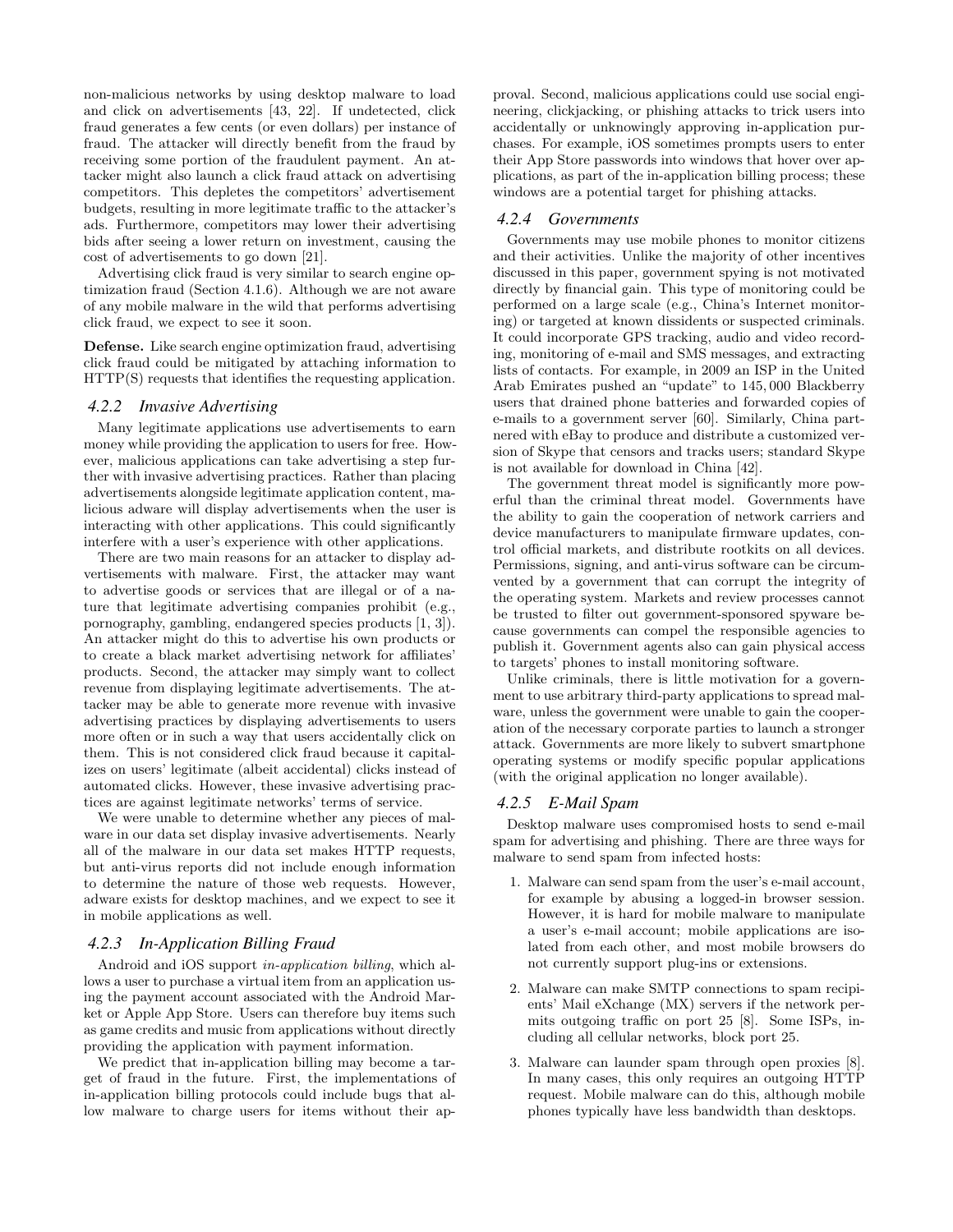Desktop machines are more attractive as spam clients, so we do not expect to see e-mail spam as a major motivating factor for mobile malware. However, it may occur if a mobile e-mail or social networking client is found to have a vulnerability that enables abuse of the user's account.

#### *4.2.6 Distributed Denial of Service*

To perpetrate distributed Denial of Service (DDoS) attacks, botnet owners command large groups of compromised machines to simultaneously send requests to servers. DDoS attacks can be launched for ransom, amusement, cyberwarfare, or as a paid service to others. Traditional DDoS attacks are difficult to stop because of their distributed nature, but one approach is for the server to block the IP addresses of visitors that behave anomalously. Consequently, each attacking machine is limited to a small number of fraudulent requests. This would not be an effective defense mechanism against mobile-based DDoS attacks because cellular networks assign new IP addresses as often as every few minutes [10]. If that rate of IP assignment is not fast enough, mobile malware can force the assignment of a new IP address from the cellular network by resetting the data connection [10]. In comparison, many desktop machines have static or infrequently-changing public IP addresses that cannot be forcibly reassigned.

Despite this advantage, mobile phones also present challenges for DDoS attackers. Mobile phones on cellular networks have significantly less bandwidth than non-mobile devices. Furthermore, an attacker would need to avoid draining the phone's battery too much, limiting a mobile device to a few HTTP requests every few minutes. We expect to eventually see some DDoS malware for mobile phones, but not until phones' bandwidth and batteries improve.

#### *4.2.7 NFC and Credit Cards*

Mobile phones are beginning to incorporate Near Field Communication (NFC), which allows short, paired transactions with other NFC-enabled devices in close proximity. NFC can be used for commerce (i.e., accepting credit card transactions), social networking (e.g., sharing contact information), device configuration (e.g., automatically configuring WiFi), and more. It is predicted that mobile payments using NFC will reach \$670 billion by 2015 [16].

Previous research has studied NFC and its potential impact on device security [34, 45]. Already, bugs have been found in an Android implementation of NFC [50], resulting in denial of service and battery degradation. We predict that NFC will become a popular target for malware due to the ease with which financial transactions can occur using NFC. Malware that is capable of using NFC has the potential ability to surreptitiously read and interact with NFCenabled devices placed close to the phone (e.g., in a pocket), such as credit cards or personal identification cards.

## 5. MALWARE DETECTION

Apple, Google, and Nokia use application permissions and review (as part of market curation and signing) to protect users from malware. We evaluate the effectiveness of these mechanisms against the malware in our data set.

| Number<br>οf     | Number           | оf        | Number<br>οf   |  |
|------------------|------------------|-----------|----------------|--|
| Dangerous        | non-malicious    |           | malicious      |  |
| permissions      | applications     |           | applications   |  |
| 0                | 75               | (8%)      |                |  |
| $\mathbf{1}$     | 154              | (16%)     | $\mathbf{1}$   |  |
| $\overline{c}$   | 182              | (19%)     | $\mathbf{1}$   |  |
| 3                | 152              | (16%)     |                |  |
| $\overline{4}$   | 140              | (15%)     | $\overline{2}$ |  |
| $\overline{5}$   | 82               | $(9\%)$   | $\mathbf{1}$   |  |
| $\sqrt{6}$       | 65               | (7%)      |                |  |
| $\overline{7}$   | 28               | (3%)      | $\overline{2}$ |  |
| 8                | 19               | $(2\%)$   | $\mathbf{1}$   |  |
| $\boldsymbol{9}$ | 21               | $(2\%)$   | $\mathbf{1}$   |  |
| $10\,$           | $10\,$           | (1%)      | $\mathbf{1}$   |  |
| 11               | 6                | $(0.6\%)$ | $\mathbf{1}$   |  |
| 12               | 7                | $(0.7\%)$ |                |  |
| 13               | $\overline{4}$   | $(0.4\%)$ |                |  |
| 14               | $\overline{4}$   | $(0.4\%)$ |                |  |
| 15               | $\boldsymbol{2}$ | $(0.2\%)$ |                |  |
| 16               | $\mathbf{1}$     | $(0.1\%)$ |                |  |
| 17               | $\mathbf{1}$     | $(0.1\%)$ |                |  |
| 18               |                  |           |                |  |
| 19               |                  |           |                |  |
| 20               | $\mathbf{1}$     | $(0.1\%)$ |                |  |
| 21               |                  |           |                |  |
| 22               |                  |           |                |  |
| 23               | $\overline{1}$   | $(0.1\%)$ |                |  |
| 24               |                  |           |                |  |
| 25               |                  |           |                |  |
| 26               | 1                | $(0.1\%)$ |                |  |

Table 2: The number of "Dangerous" Android permissions requested by 11 pieces of malware and 956 non-malicious applications [28].

#### 5.1 Permissions

Permissions theoretically could help users or reviewers identify malware, if the malicious applications' permission requests differ from normal, non-malicious applications' permission requests. Our goal is to determine whether permissions are a useful tool for identifying malware in practice.

This section evaluates whether the Android malware in our data set exhibits anomalous patterns of permission requests. Could a simple classifier use the permission requests of malware to differentiate malicious from non-malicious applications? We chose to study Android malware because Android has the most extensive permission system and therefore represents the best platform for permission-based classification. To perform the study, we collected the permission requests made by each piece of Android malware. This data was not always available from anti-virus researchers, but we were able to identify the permission requirements for 11 of the 18 Android malware applications.

Number of Permissions. Table 2 displays the number of permissions requested by the 11 pieces of malware in our data set, alongside the permission requests of non-malicious applications. On average, the Android malware in our data set is more privileged than non-malicious applications: malicious applications request an average of 6.18 Dangerous<sup>3</sup> permissions, and non-malicious applications request an av-

<sup>3</sup>Android has four categories of permissions; users see permissions from the "Dangerous" category during installation.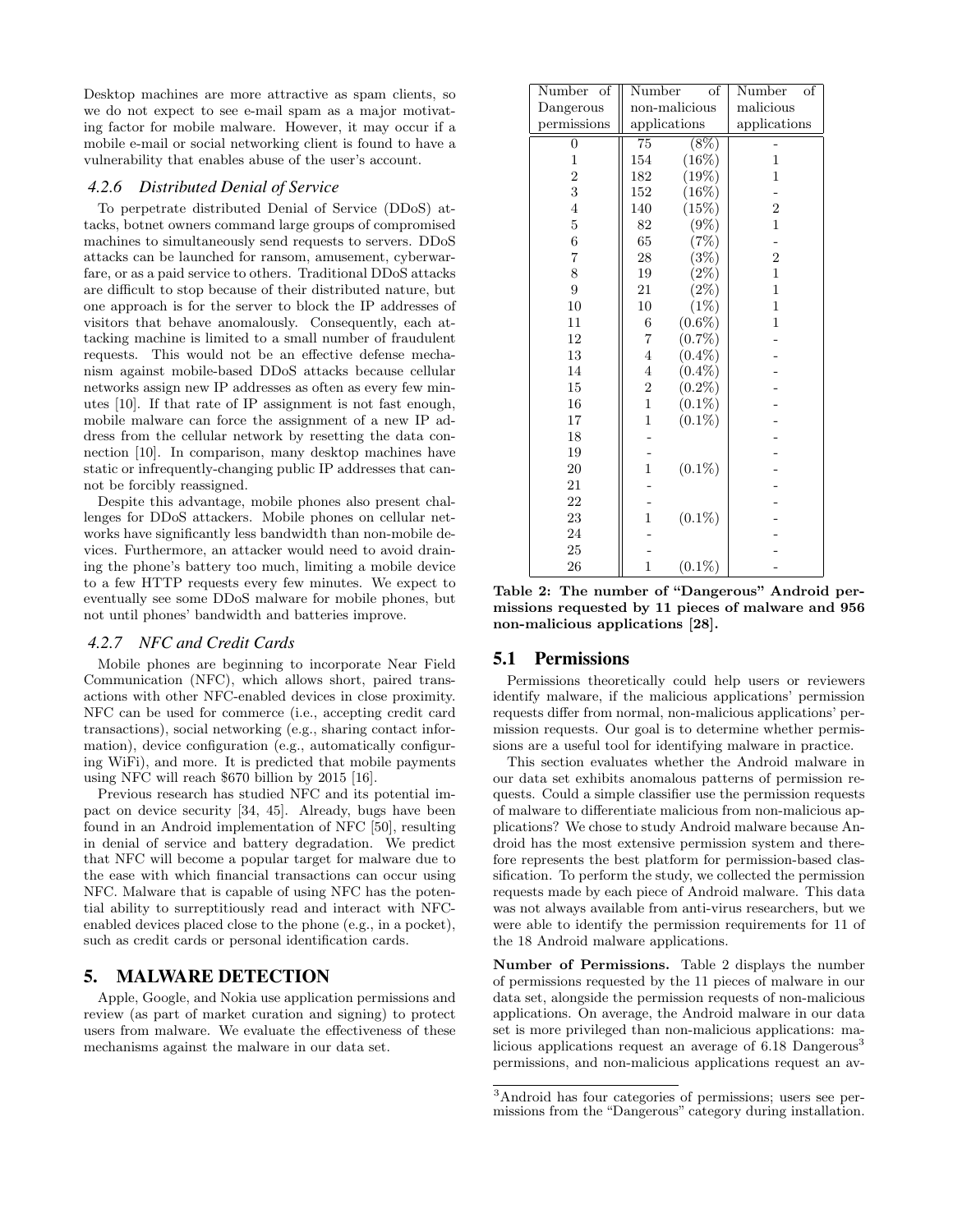erage of 3.46 Dangerous permissions. However, as Table 2 shows, the distribution of permissions for malware falls entirely within the distribution for non-malicious applications. 2% of non-malicious applications request more permissions than any piece of malware in our set [28], and two pieces of malware ask for fewer permissions than the average for non-malicious applications. This shows that the number of permissions alone is not sufficient to identify malware, but it could be used as part of a set of classification features.

Common Permissions. We consider whether any of the permissions that are common within the set of malware are infrequent among non-malicious applications. If so, those permissions could be used as features to classify malware. The most promising characteristic of the malware is the use of SMS permissions. 8 of the 11 malicious applications (73%) request the ability to send SMS messages without user confirmation, while 4% of non-malicious applications ask for that permission [28]. This indicates that the SMS sending permission might be an effective classification feature. We also found that the READ\_PHONE\_STATE permission (which controls access to the IMEI) may be a promising feature for classifying malware, if used in combination with other features. In particular, 8 of 11 (73%) of malicious applications in our sample ask for this permission, while only 33% of legitimate applications request this permission [28].

None of the other common malware permissions appears promising for identifying malware because of a high false positive rate. Besides the SMS sending permission and READ\_ PHONE\_STATE, all of the permissions that are common within the malware are also requested frequently by non-malicious applications. 9 malicious applications ask for Internet access, 4 ask for the ability to read data on the SD card, and 4 want to read the user's location. Despite their association with abuse by malware, these permissions are also very popular with non-malicious applications: 87% of legitimate applications use the Internet and about one-third of applications ask for each of the other permissions [28].

Sets of Permissions. Enck et al. propose to identify malware with sets of permissions [26]. Their security rules classify applications based on sets of permissions rather than individual permissions to reduce the number of false positives. For example, nearly one-third of applications request access to user location, but far fewer request access to user location and the ability to launch as soon as the phone boots.

Their set-based security rules identify 4 of the 11 pieces of malware. In our data set, 2 malicious applications violate their rules pertaining to SMS messaging, 1 malicious application violates their location rules, and 1 malicious application violates their rule about recording audio. These rules would have caught 36% of this set of malware, and they report a 3.8% false positive rate [26]. They achieve a low false positive rate at the expense of a low recall rate. This has approximately the same false positive rate as using the single SMS sending permission for classification, but with half the recall. (The SMS sending permission captures a superset of the applications captured by their rules.) However, the recall of the SMS rule would dramatically decrease if the rule were put into place or smartphones began to require user confirmation for premium-rate SMS messages. As a consequence, more sophisticated rules and classification features, such as future work on permission sets, would be required.

## 5.2 Application Review

Apple reviews all applications that are in the App Store. Symbian automatically tests all Symbian Signed applications; some are also human-reviewed. We consider whether these processes prevented the malware in our data set.

iOS. Although Apple has accidentally listed (and then removed) grayware in the Apple App Store, we are unaware of any malware that has been listed in the Apple App Store. All 4 pieces of Apple malware spread through the same SSH backdoor in jailbroken iOS devices, and none were listed in the App Store. This may indicate that Apple's review process is successful at identifying or discouraging malware, although an alternate explanation is that malware authors are not targeting iOS because of the SMS restrictions.

Symbian. At least 5 of the 24 pieces of Symbian malware in our data set were Symbian Signed. This implies that they passed through at least the automated review, although we were unable to determine which were human-reviewed. Additionally, 2 malicious applications (ZeusMitmo [11] and Spitmo [59]) evaded the signing process by working with desktop malware to phish for users' IMEIs prior to infection. After tricking users into revealing their IMEIs, the malware authors added the IMEIs as "test phones" to their developer certificates. Each malware author obtained multiple developer certificates to circumvent the restriction of 1000 phones per certificate. As a result, the malware would have appeared Symbian Signed to the victims. At least 2 pieces of Symbian malware lacked certificates and, consequently, were limited to the permissions that users were able and willing to grant during installation. We were unable to determine how many of the 15 remaining pieces of malware were Symbian Signed. However, at least 29% of the Symbian malware passed through or evaded the Symbian signing process, which indicates that it is not an effective deterrent.

## 6. ROOT EXPLOITS

Root exploits (also known as "jailbreaks") are used by both malware authors and smartphone owners. Malware authors want to circumvent security mechanisms, and smartphone owners want to customize their phones. As a result, the widespread public availability of root exploits found by smartphone owners inadvertently enables malware authors to write sophisticated malware.

In this section, we discuss the ecosystem surrounding root exploits of mobile handsets. First, we describe the incentive structure that encourages people to find and publicize root exploits. Next, we present data regarding the availability of root exploits over time for 6 Android handsets. Finally, we discuss a strategy for fixing the incentive structure so that it no longer promotes the availability of root exploits.

#### 6.1 Incentives

Root exploits for mobile phones are coveted by two different groups of people: malware authors and smartphone users who want to modify their phones. Malware authors can use root exploits to gain extra privileges and perform any operation on the phone. For example, an attacker can use a root exploit on an Android phone to gain access to parts of the API that are supposed to be protected by the permission system. On the other hand, smartphone owners covet root exploits to create and install homebrew (i.e., customized) versions of operating systems. Consumers desire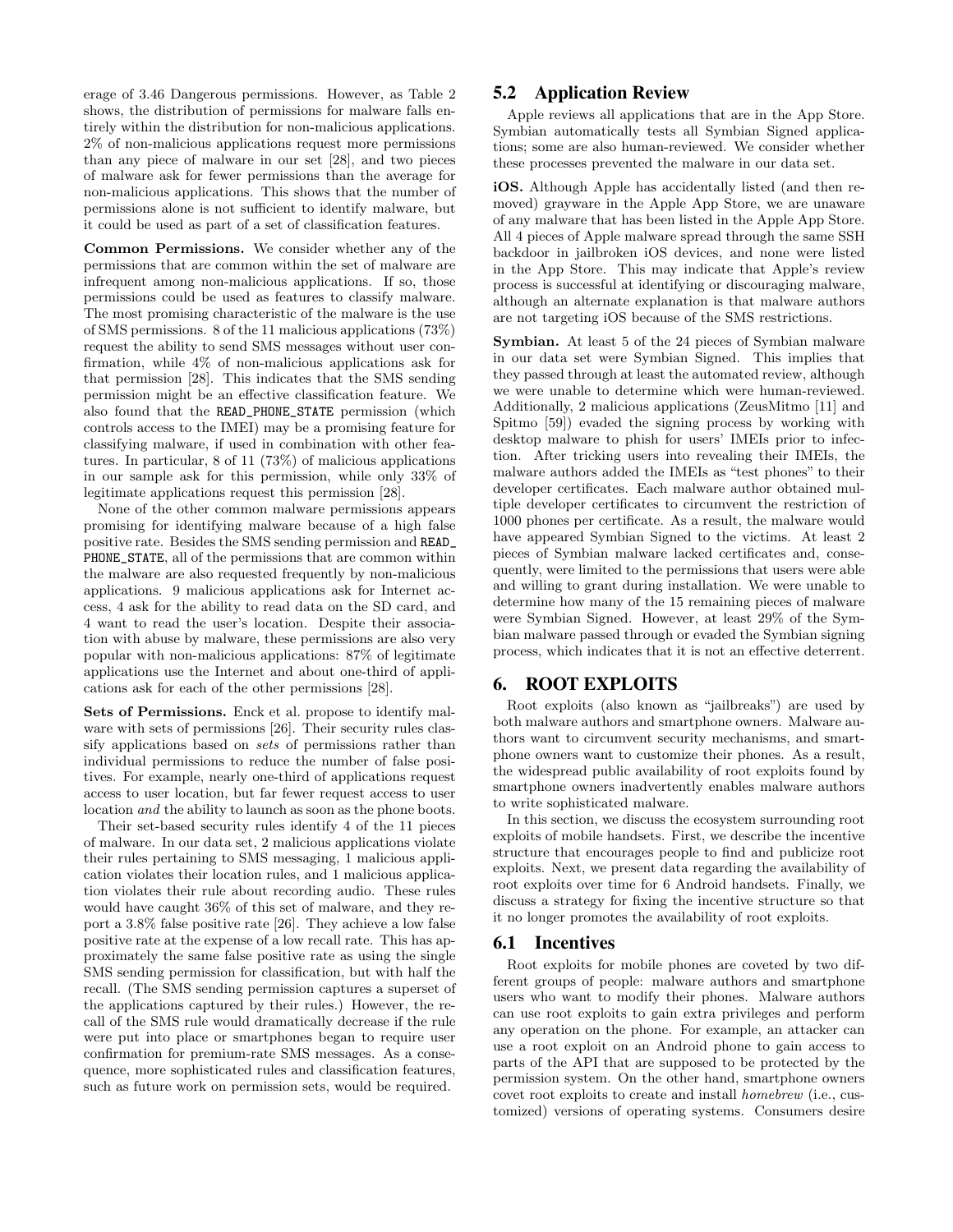| Phone        | Phone Release Date | Days <i>without</i> | known | Days with known root   Percent of time with |                    |
|--------------|--------------------|---------------------|-------|---------------------------------------------|--------------------|
|              |                    | root exploit        |       | exploit                                     | known root exploit |
| EVO 4G       | June 4, 2010       |                     | 83    | 304                                         | 79%                |
| Epic 4G      | August 31, 2010    |                     | 9     | 290                                         | 97%                |
| Atrix 4G     | February 22, 2011  |                     | ົ     | 121                                         | 98%                |
| Thunderbolt  | March 17, 2011     |                     | 18    | 83                                          | 82%                |
| T-Mobile G2X | April 15, 2011     |                     |       | 72                                          | $100\%$            |
| Droid Charge | May 14, $2011$     |                     |       | 32                                          | 74%                |

Table 3: We report the number and percentage of days between a handset's release date and June 26, 2011 in which there was a publicly available root exploit published by the Android homebrew community.



Figure 2: A timeline displaying the dates that known root exploits were available for 6 popular Android phones. Circles mark the release dates of the phones.

homebrew handsets because the majority of smartphones ship with at least one of the following limitations:

- Users can install only those applications that are distributed through the official application store (e.g., iOS only permits applications from the App Store).
- Users cannot perform complete system backups.
- Carriers forbid or restrict tethering so that users are required to pay an additional fee to share the phone's Internet connection with a computer.
- Carriers pre-install certain applications on phones and then disable their removal, such as Sprint's NASCAR Android application.
- Users cannot install custom versions of the operating system that contain additional features or improvements. For example, one custom version of Android provides OpenVPN support [20].

A root exploit allows a user to evade these restrictions because it provides the user with complete control of the phone's software stack.

Currently, the incentives of malware authors and smartphone owners are aligned with respect to root exploits. Malware authors benefit from the community of non-malicious individuals who are interested in finding root exploits for mobile phones. The homebrew community typically finds root exploits as quickly as possible when new phones or software upgrades are released, in order to maintain full access to the software stack. Malware authors do not need to develop their own root exploits because they can wait for smartphone tinkerers to do so for them.

Malware from our data set is already taking advantage of root exploits that are found by smartphone users. Four pieces of Android malware (DroidDream, Zhash, Droid Kung Fu, and Basebridge) used root exploits that were published by the homebrew community to attack phones [33, 56, 37, 23]. At least two of them included multiple root exploits to ensure success on different devices.

#### 6.2 Root Exploit Availability

We performed a measurement experiment to determine the availability of root exploits. If the homebrew community has published a root exploit for a given device and operating system version, then that device is at risk of attack with a root exploit. To quantify the scope of this threat, we chose to study the availability of root exploits for 6 of PCWorld's "Top 10 Android Phones" [7]. We chose the top 5 phones in the list plus the phone with the earliest release date, the EVO 4G. We focus on Android because existing Android malware uses root exploits, but we are not aware of Symbian or iOS malware that does so.

Methodology. For each phone, we gathered data on (1) the release date and firmware updates for the phone, and (2) the dates when the homebrew community reported that a root exploit was available for the current firmware version of the phone. By comparing these two dates, we can see how long a root exploit was available for a phone relative to the lifespan of that phone and firmware version.

We collected data on firmware updates by looking for news stories that report the release dates of new phones and OTA (over-the-air) firmware updates. We gathered the release dates of root exploits by looking through the forums on the xda-developers web site [6], a popular web site dedicated to Android and Windows mobile developers. Root exploits are often published on xda-developers as a set of detailed instructions on how to root a firmware version of a device. This represents a lower bound of the time that a root exploit is available because we may not have found the earliest instructions to root the device.

Results. The summary data from this experiment is provided in Table 3. The availability of root exploits over time is also depicted graphically in Figure 2. Every device had a root exploit publicly available for at least 74% of the device's lifetime. The latest firmware versions lacked a published root exploit for only the first 5.2 days, on average. Additionally, root exploits were available prior to or on the official release dates of 9 of the 24 total versions.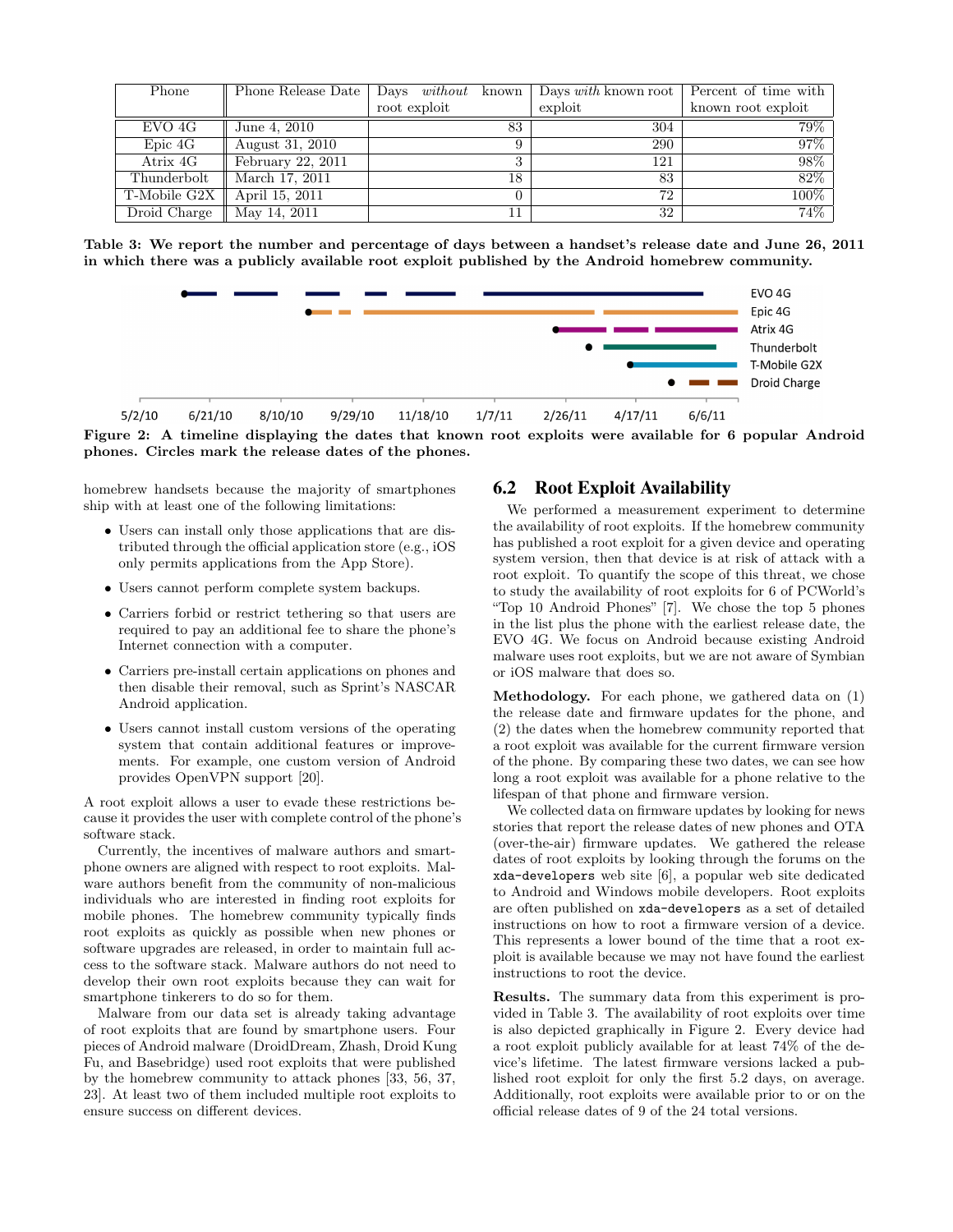## 6.3 Discussion

As our study shows, the homebrew community is quick to develop root exploits for new handsets and software versions. Although our study focuses on Android, other platforms also face this problem; for example, the latest iOS version was released on May 4, 2011, and jailbreaking tutorials were available by May 6, 2011 [9]. Currently, legitimate users are incentivized to develop root exploits in an effort to gain control of their devices and to maintain the increased functionality that they obtain with root access. We therefore believe that the current "locked" model used by phone vendors is detrimental to the security of end users because it aligns the incentives of attackers and smartphone users. For Android, the percentage of days that root exploits are available is so high that it might be more effective for malware authors to use these root exploits in lieu of tricking users into accepting dangerous permissions.

An alternative model that does not incentivize homebrew root exploits exists. Some device manufacturers have begun to ship phones with unlocked bootloaders [14]. This allows users to customize their phones without relying on an exploit, but it requires physical access to the phone so that remote attackers cannot abuse it. Under this model, attackers must find exploits without the help of the homebrew community. This prevents the efforts of the homebrew community from affecting the safety of all phone users.

Disincentivizing root exploits does not solve all problems associated with device customization. Users with jailbroken phones face the risk of vulnerabilities introduced by customized operating systems. All 4 pieces of iOS malware targeted a backdoor in incorrectly configured jailbroken phones [47], and one piece of Android malware took advantage of a security error introduced by certain custom Android versions [55]. However, unlike the threat posed by root exploits, this type of malware is limited to phones that have been voluntarily customized by their owners. According to estimates, 15% to 20% of Android phones are rooted [51], and 6% of iPhones are jailbroken [65].

## 7. RELATED WORK

Mobile Malware. In 2004, Guo et al. predicted that mobile malware would be used for attacks against telecom networks, call centers, spam, identity theft, and wiretapping [32]. Others have surveyed and discussed mobile malware seen in 2005 through 2008 [49, 53, 61, 52, 40]. We present an updated discussion of the feasibility of mobile-based attacks, given modern smartphone capabilities. We also evaluate the incentives that underlie the different types of attacks. In 2009, Enck et al. presented potential incentives for mobile malware [26]. We follow their work with a more indepth consideration of mobile malware incentives and a survey that validates their predictions that premium SMS and information-gathering malware would become prevalent. In more recent work, Becher et al. and Vidas et al. discuss potential mobile attack vectors, such as the web browser and physical access [12, 64]. They focus on describing attack mechanisms, whereas we survey malware.

Underground Economies. In 2007, Franklin and Paxson collected IRC logs relating to the Internet black market [30]. They investigated the types of data traded and found that the price of a compromised desktop machine varies between \$2 and \$25, depending on the time of year. A 2008 Symantec white paper also explored the prices and availability of stolen data on the black market [41].

DDoS on Cellular Networks. In addition to the Internet attacks we discussed in Section 4.2.6, DDoS attacks can be launched against the cellular network. Phones in close physical proximity to each other could simultaneously place calls to flood call centers and GSM base stations [32]. The primary difficulty with this attack is that users are likely to notice spurious phone calls on their phones, so we do not expect this to become a popular attack vector. Traynor et al. also showed that 11, 750 mobile phones in the same areacode sized region could degrade service to other phones in the region by 93% by sending data messages to cellular network servers [62]. This type of attack would require a high infection rate in a localized area but could be accomplished with a rapid-spreading worm. Finally, malformed SMS messages can crash phones, causing a DDoS when the phones drop off the network and repeatedly try to reconnect at the same time [19]. This attack simply requires a hit list of mobile phone numbers and a bulk SMS operator, and it does not require installation of malware onto the phone.

Other Platforms. We do not discuss Windows Mobile, Windows Phone 7, Palm, or BlackBerry malware. Although defenses differ between platforms, the incentives for mobile malware are not platform-dependent. Similar malware exists for BlackBerry and Windows phones (for example, a BlackBerry variant of ZeusMitmo defeats two-factor authentication [63], and a Windows Mobile Trojan makes premium international calls [27]). We are not aware of any Black-Berry, Palm, or Windows phone malware that currently implements the future attacks discussed in Section 4.2.

## 8. CONCLUSION

Mobile malware is evolving into a complex ecosystem that will likely eventually rival the desktop malware landscape. In this paper, we survey the behavior of current mobile malware payloads. At present, mobile malware is motivated primarily by a desire to send premium-rate SMS messages and sell information. The former motivation can be defeated by requiring user confirmation for premium-rate SMS messages (as iOS does), but more research is required on the topic of defending against malware that steals user data and credentials. We also explore potential future directions of malware; in particular, we think that credential theft, credit card theft via NFC, and advertising click fraud are the most likely to be targeted by future malware authors.

As part of our survey, we examined the permissions of Android malware. Android malware commonly requests the ability to directly send SMS messages, which is uncommon among non-malicious applications. However, we were unable to identify any other permission-based patterns for malware classification. Permission-based classification will require future consideration as the set of known Android malware grows. We also observed that none of the malware in our data set was approved by the Apple App Store, which indicates that human review may be an effective preventative measure for malware. Symbian's automated review-and-sign process fared worse; nearly a third of the Symbian malware in our data set was approved by or evaded this process.

Currently, both malware authors and smartphone users are incentivized to find root exploits. The homebrew com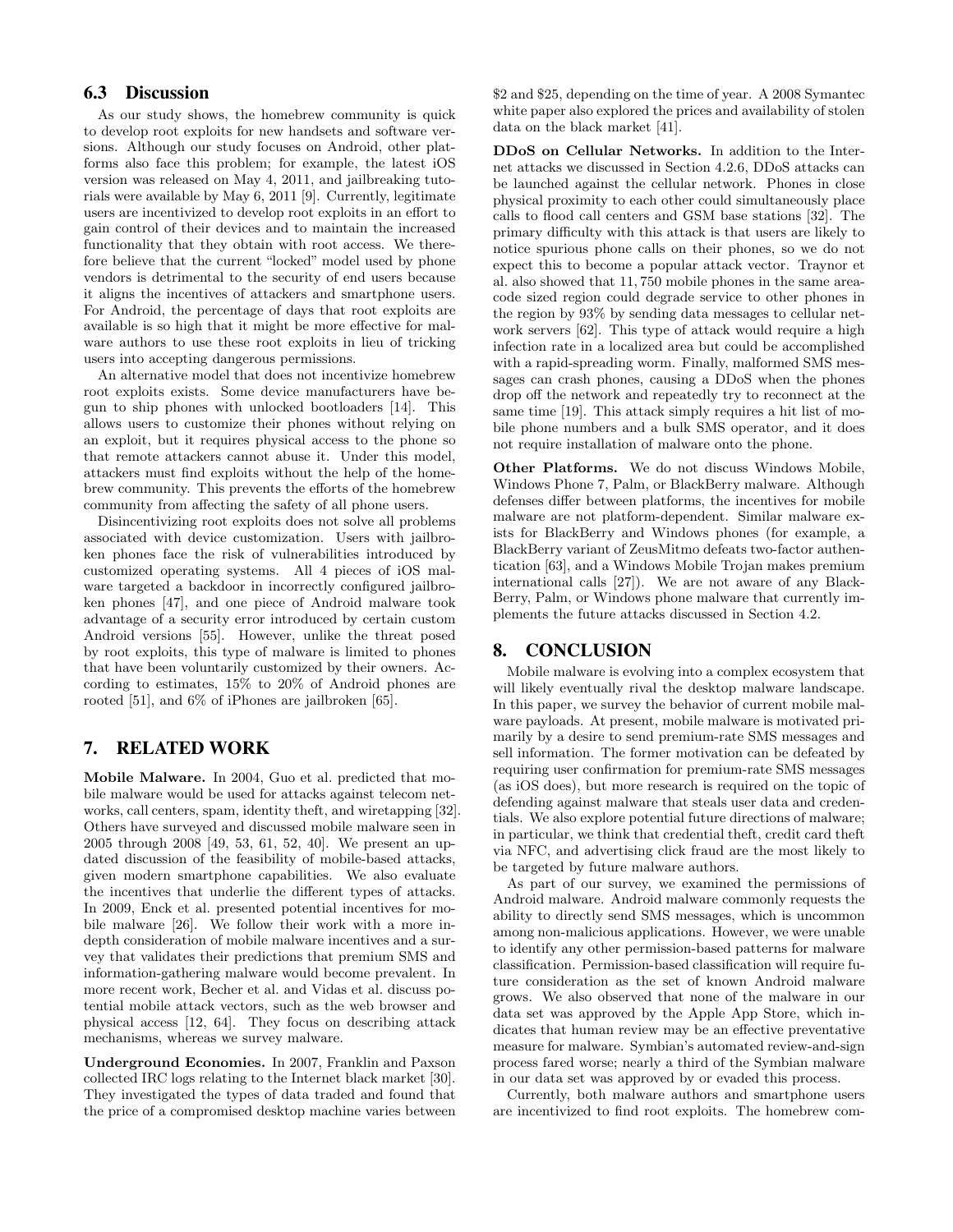munity publishes root exploits to help smartphone owners customize their phones. However, malware can use these same root exploits to circumvent smartphone security mechanisms; indeed, 4 pieces of malware in our data set do this. We consider the impact of the homebrew community and find that root exploits are available between 74% and 100% of phones' lifetimes. We recommend that phone manufacturers support smartphone customization so that the homebrew community does not need to seek root exploits.

#### Acknowledgements

We would like to thank Chris Grier for his insightful comments about the motivations for current desktop malware. This work is partially supported by a gift from Google and NSF grants CNS-1018924 and CCF-0424422. This material is also based upon work supported under NSF Graduate Research Fellowships. Any opinions, findings, conclusions, or recommendations expressed here are those of the authors and do not necessarily reflect the views of the NSF.

## 9. REFERENCES

- [1] Adwords content guidelines. http://adwords.google.com/support/aw/bin/ static.py?hl=en&guide=28435&page=guide.cs.
- [2] Android Market. http://www.android.com/market.
- [3] Google AdSense Program Policies. https://www.google.com/adsense/support/bin/ answer.py?answer=48182.
- [4] iPhone App Store. http://www.apple.com/iphone/apps-for-iphone.
- [5] Ovi store. http://store.ovi.com.
- [6] xda-developers. http://www.xda-developers.com.
- [7] Top 10 Android Phones, 2011. http://www.pcworld.com/reviews/collection/ 3286/top\_10\_android\_phones.html.
- [8] A. Al-Bataineh and G. White. Detection and Prevention Methods of Botnet-generated Spam. In MIT Spam Conference, 2009.
- [9] T. Asad. Jailbreak ios 4.3.3 untethered on iphone 4, 3gs, ipad, ipod touch with pwnagetool 4.3.3 [tutorial]. Redmond Pie, 2011. http://www.redmondpie.com/jailbreak-ios-4.3. 3-untethered-iphone-4-3gs-ipad-ipod-touch-4g-3g-using-pwnagetool-4.3.3-tutorial.
- [10] M. Balakrishnan, I. Mohomed, and V. Ramasubramanian. Where's That Phone? Geolocating IP Addresses on 3G Networks. In IMC, 2009.
- [11] D. Barroso. ZeuS Mitmo: Man-in-the-mobile (III). http://securityblog.s21sec.com/2010/09/ zeus-mitmo-man-in-mobile-iii.html.
- [12] M. Becher, F. Freiling, J. Hoffmann, T. Holz, S. Uellenbeck, and C. Wolf. Mobile Security Catching Up? Revealing the Nuts and Bolts of the Security of Mobile Devices. In IEEE Symposium on Security and Privacy, 2011.
- [13] M. Boodaei. Mobile Users Three Times More Vulnerable to Phishing Attacks. Trusteer Technical Report.
- [14] C. Burns. HTC Unlocking Bootloaders Across the Board [OFFICIAL], 2011. http://www.slashgear.

com/htc-unlocking-bootloaders-across-the-board -official-26155031.

- [15] J. Caballero, C. Grier, C. Kreibich, and V. Paxson. Measuring pay-per-install: The commoditization of malware distribution. In USENIX Security, 2011.
- [16] M. Calamia. Mobile payments to surge to \$670 billion by 2015.

http://www.mobiledia.com/news/96900.html, 2011.

- [17] R. Cannings. An update on Android Market security. Google Mobile Blog. http://googlemobile.blogspot.com/2011/03/ update-on-android-market-security.html.
- [18] G. Clucley. Hacked iPhones held hostage for 5 Euros. Naked Security, 2009.
- [19] C.Mulliner, N. Golde, and J. Seifert. SMS of Death: From Analyzing to Attacking Mobile Phones on a Large Scale. In USENIX Security, 2011.
- [20] Cyanogen(mod). OpenVPN, 2011. http://www.cyanogenmod.com/features/openvpn.
- [21] N. Daswani, C. Mysen, V. Rao, S. Weis, K. Gharachorloo, and S. Ghosemajumder. Online advertising fraud. Crimeware: Understanding New Attacks and Defenses, 2008.
- [22] N. Daswani and M. Stoppelman. The anatomy of Clickbot. A. In Proceedings of the first conference on First Workshop on Hot Topics in Understanding Botnets, pages 11–11. USENIX Association, 2007.
- [23] S. Doherty and P. Krysiuk. Android.Basebridge. Symantec, 2011. http://www.symantec.com/security\_response/ writeup.jsp?docid=2011-060915-4938-99.
- [24] M. Egele, C. Kruegel, E. Kirda, and G. Vigna. PiOS: Detecting Privacy Leaks in iOS Applications. In NDSS, 2011.
- [25] W. Enck, P. Gilbert, B. Chun, L. P. Cox, J. Jung, P. McDaniel, and A. N. Sheth. TaintDroid: An Information-Flow Tracking System for Realtime Privacy Monitoring on Smartphones. In OSDI, 2010.
- [26] W. Enck, M. Ongtang, and P. McDaniel. On Lightweight Mobile Phone Application Certification. In CCS, 2009.
- [27] F-Secure. Trojanised mobile phone game makes expensive phone calls. http://www.f-secure.com/ weblog/archives/00001930.html, 2010.
- [28] A. P. Felt, K. Greenwood, and D. Wagner. The Effectiveness of Application Permissions. In USENIX WebApps, 2011.
- [29] A. P. Felt and D. Wagner. Phishing on Mobile Devices. In W2SP, 2011.
- [30] J. Franklin and V. Paxson. An inquiry into the nature and causes of the wealth of Internet miscreants. In CCS, 2007.
- [31] D. Goodin. Backdoor in top iPhone games stole user data, suit claims. The Register, 2009.
- [32] C. Guo, H. J. Wang, and W. Zhu. Smart Phone Attacks and Defenses. In ACM Workshop on Hot Topics in Networks, 2004.
- [33] J. Hamada. New Android Threat Gives Phone a Root Canal. Symantec, 2011. http://www.symantec.com/connect/blogs/ new-android-threat-gives-phone-root-canal.